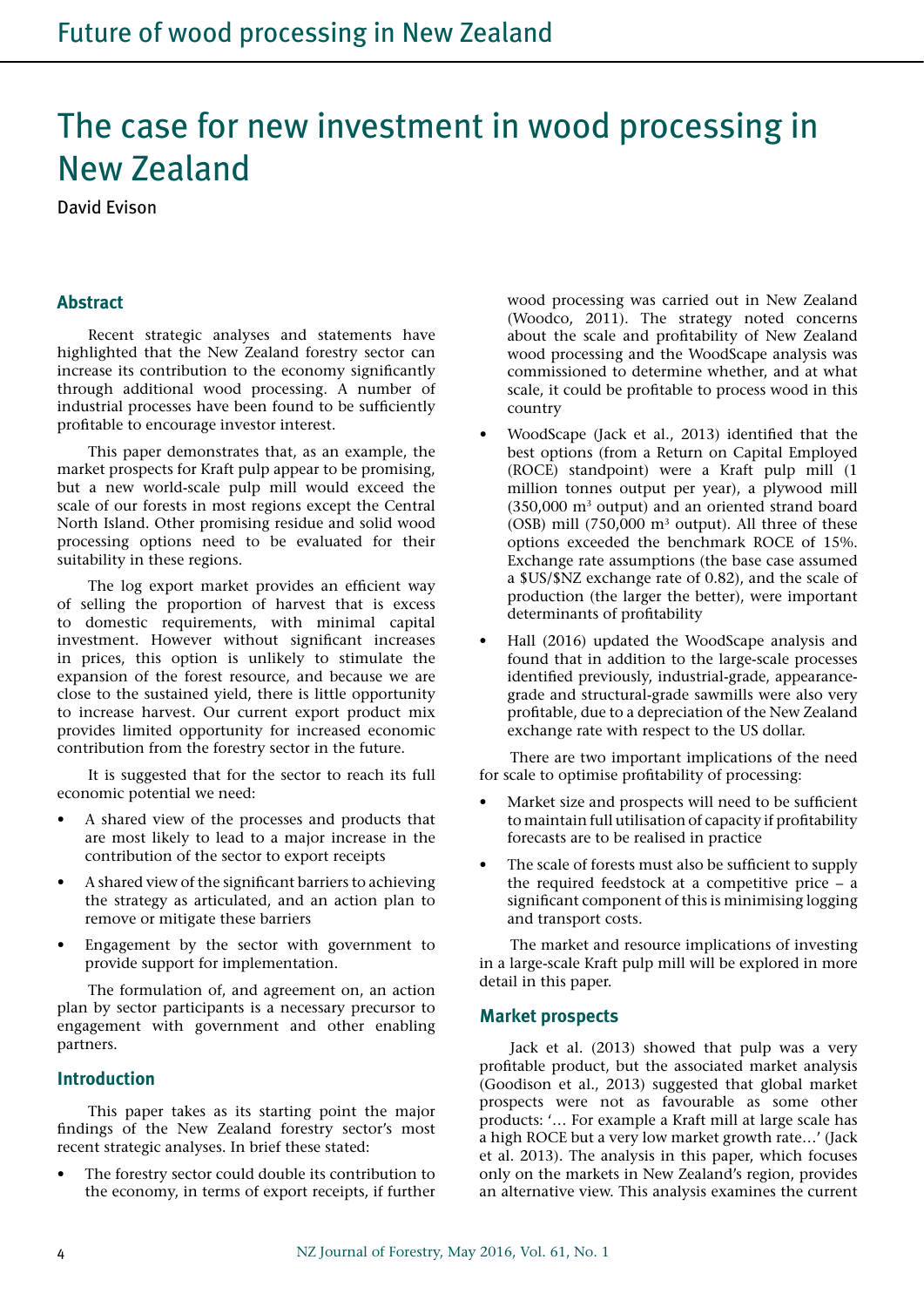|                          |         | <b>Market growth</b> |          | <b>Market share</b> | <b>Market size</b> |  |
|--------------------------|---------|----------------------|----------|---------------------|--------------------|--|
|                          | 5 years | 10 years             | 20 years | 2014                | 2014 (tonnes)      |  |
| Australia                | $2\%$   | $-2\%$               | $1\%$    | $1\%$               | 278,093            |  |
| China                    | 5%      | 12%                  | 53%      | 57%                 | 14,891,863         |  |
| India                    | 10%     | 15%                  | 29%      | 3%                  | 692,380            |  |
| Indonesia                | 6%      | 8%                   | 2%       | 3%                  | 852,377            |  |
| Japan                    | $2\%$   | $-3\%$               | $-3\%$   | 6%                  | 1,490,950          |  |
| <b>Philippines</b>       | 6%      | 2%                   | $1\%$    | $0\%$               | 68,967             |  |
| <b>Republic of Korea</b> | $-2\%$  | $-2%$                | $1\%$    | 7%                  | 1,934,829          |  |
| Thailand                 | 7%      | 2%                   | 5%       | 2%                  | 425,576            |  |
| <b>USA</b>               | 6%      | $-1%$                | $1\%$    | 20%                 | 5,304,924          |  |
| <b>Vietnam</b>           | 8%      | 4%                   | 75%      | $1\%$               | 143,934            |  |
| <b>TOTAL: 10 markets</b> | 6%      | 4%                   | 6%       | 100%                | 26,083,893         |  |

Table 1: Chemical pulp import market growth and size for NZ's main markets

Source: http://faostat3.fao.org/download/F/FO/E

size of these import markets, and the historical pattern of growth in imports. It then looks at the drivers of growth and provides an indication of market potential.

Table 1 shows the growth in imports (in tonnes) of chemical pulp for the last five years, 10 years and 20 years, and the market size and share of individual countries that comprise New Zealand's top markets for 2014. Overall the market is growing at 4–6% per year, and currently 6% growth is equivalent to 1.5 million tonnes of pulp per year, or more than the capacity of a new pulp mill each year. The market is dominated by China, but all markets are currently growing, apart from the Republic of Korea.

This analysis shows that New Zealand forestry markets have been promising markets for pulp over a long period. Pulp imports are required in these markets because the installed paper manufacturing capacity is larger than the availability of suitable feedstock, and analysis of paper consumption in these markets will indicate future prospects for pulp consumption and imports. Paper consumption for communication purposes has declined in many developed markets, due to the rise of electronic means of personal and business communication and the provision of literature and news via various electronic media. How this trend will affect New Zealand's developing country markets is not clear, and depends on the development and uptake of computer and internet technology. However the other two major uses of paper (household and sanitary, and wrapping and packaging) are still likely to increase strongly, or are yet to start increasing in some developing markets that New Zealand serves.

Figure 1 compares per capita consumption of wrapping and packaging paper in the developed world (the average of North America and Europe's consumption is used to indicate developed country consumption) with China, India and Indonesia. The developed country consumption has reached a plateau,

which is probably the origin of the less favourable market assessment in the WoodScape study.

China, India and Indonesia are all large markets, in the Asia Pacific region, which New Zealand already supplies with forestry products. It can be seen that consumption of paper in these markets is well below the developed country average. As a country develops, it consumes more paper on a per capita basis. If China consumed at the current developed country average, it would imply (at current population levels) an additional 51 million tonnes of paper.

The consumption of household and sanitary paper is following a similar trend to packaging paper in China (Figure 2), although the total market potential is likely to be lower. Other markets, such as India, have yet to



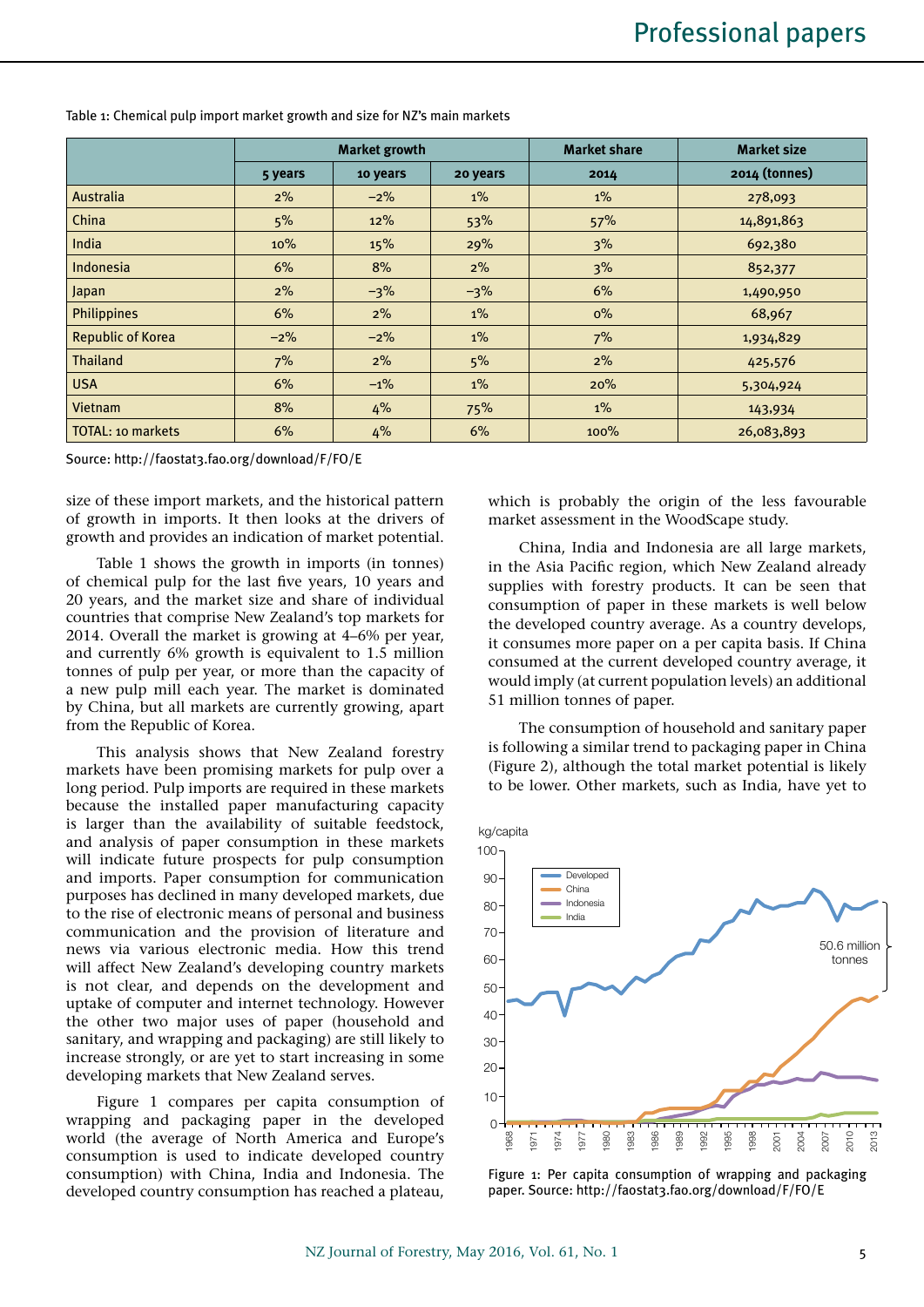demonstrate a significant growth trend. For household and sanitary paper, another 12 million tonnes would be required if China consumed at the current developed country average. This analysis, which could be repeated for the other developing country markets that New Zealand serves, shows that there should be good longerterm prospects for countries that export pulp to the Asia–Pacific region.

#### **Resource availability**

Previous analyses (Edgar et al., 1992; Jack et al., 2013; Hall 2016) indicate that New Zealand can profitably produce pulp, and our current markets are showing significant growth in demand for this product, but it is also important to understand the resource requirements for modern world-scale processing plant. This needs further analysis, because it is important to have a view on what alternative pulpwood and residueusing processes might be most viable for regions too small to contemplate a pulp mill.

Jack et al. (2013) have said the required wood input for a large-scale pulp mill is 4.5 million tonnes. We could assume:

- 20% of harvest from a radiata pine sawlog regime is pulp arisings
- 30% of sawlog is converted to chip suitable for pulping, as part of the sawing process
- a wood density of 1 tonne per  $m<sup>3</sup>$ .

This implies a harvest of around 10 million  $m<sup>3</sup>$ in total and a sawn output of around 4.4 million  $m<sup>3</sup>$ (assuming a conversion factor of 55%). Therefore, if a world-scale pulp mill is part of our new investment plans,

kg/capita



Figure 2: Per capita consumption of household and sanitary paper. Source: http://faostat3.fao.org/download/F/FO/E

Figure 3 shows that the Central North Island is the only region with a current or projected harvest large enough to accommodate it. It is surprising this was not noted in the WoodScape report, which recommended for the Central North Island: '… large scale integrated solid wood processing facilities … large scale production of biofuels and chemicals … [and] … integration of geothermal energy with wood processing …' (Jack et al., 2013).

The resource analysis (Figure 3) also shows that the current harvest is quite close to the long-term sustainable yield in most wood supply regions. There is now little opportunity to increase the sustainable economic contribution of forestry in New Zealand simply by increasing harvest.



Figure 3: Comparison of actual harvest with estimated sustained yield, by wood supply region. Source: MPI (2016)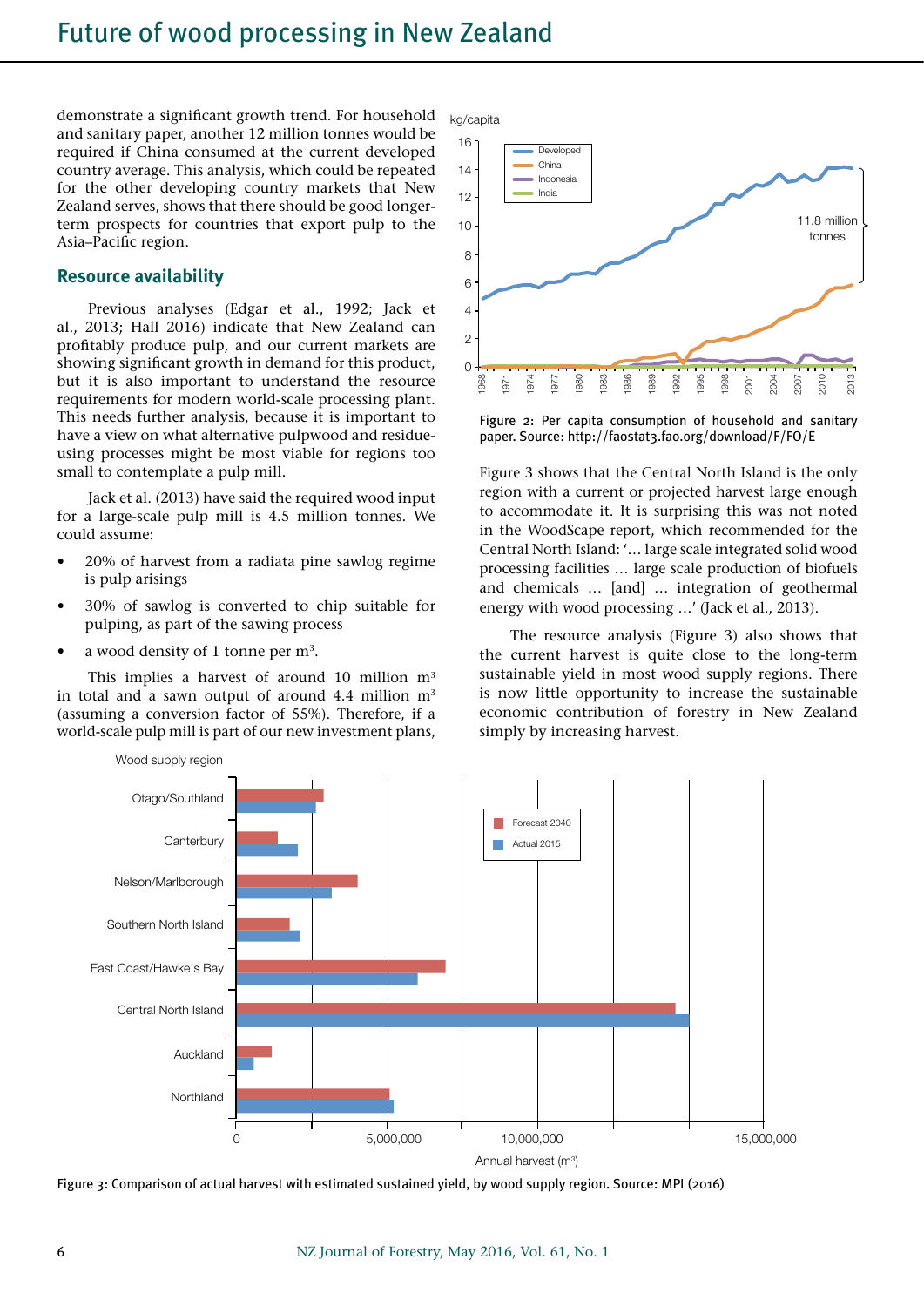## **Export log market and implications for development of sector**

Figure 4 shows the trade unit values for all export logs from New Zealand for all destinations, from 1959 (approximately the start of the log export trade) to the present. Trade unit values provide a proxy for the log price, and are derived by dividing the total value of New Zealand annual log exports by the total volume for each year. It also shows the export A grade log price from the Ministry for Primary Industries (MPI) from 1992 to the present. All data are adjusted for inflation using an appropriate price index. For the period where data from both series are available, we can see that the trade unit value provides a good approximation of the A grade price. These data show the price 'spike' of the early 1990s within a longer historical perspective. In fact, from the 1970s to the mid-1990s, the average log price (in real 2015 dollars) was close to \$200/m3 fob. By contrast, from 2000 onwards the price has tended to fluctuate around a mean of about \$125/m3.

In 1992, Edgar et al. said (when the log export trade was  $4.5$  million m<sup>3</sup>):

*… Ultimately, the increase in New Zealand's log harvest could be placed in the Pacific Asian region in log form. Provided the market development is on an orderly coordinated basis, current attractive pricing levels should be able to be maintained. But such a development outcome would result in 47% of the New Zealand industry's total harvest being marketed internationally as logs/chips … Is this position consistent with the nation's aspirations? Certainly it is difficult to argue that it represents a sound export product mix strategy …* 

(Edgar et al., 1992)

In the year ended June 2015, we exported 16 million m3 of logs (MPI statistics) and in the year ended March 2015 we harvested 29.6 million  $m<sup>3</sup>$ . Now, 54% of total harvest is exported as logs and the 'current







Figure 5: Relationship between real A grade log price and new land planting the following year. Source: www.mpi.govt.nz/newsand-resources/open-data-and-forecasting/forestry/; www.stats. govt.nz

attractive prices' of the early 1990s are a distant memory. But why does this matter? Figure 5 shows the historical relationship between the A grade export log price (real) in one year and the new land planting rate in the following year. The relationship is quite strong, and if it holds in the future, A grade log prices at \$100 to \$150/ m3 (in real 2015 \$NZ) will lead to new land planting of between 0 and 20,000 ha. So at current log prices we are unlikely to see any significant expansion in the planted forest resource from log market signals alone.

Another way to look at this is to ask: 'What level of log prices would encourage large-scale (say greater than 50,000 ha) new land planting in forestry?' A discounted cash-flow model was developed for a new land investment in forestry in a Hawke's Bay forest, pruned regime, with most wood going to export and a discount rate of 9%. A discount rate survey conducted in 2013 (Manley, 2014) stated the implied discount rate for pre-tax cash flows was an average of 8.9%.

If we assume that the current price relativities should be maintained, it was found that for the assumed regime to make 9% pre-tax, pruned, A grade and K grade log prices would need to increase by 37% (\$NZ/JAS m<sup>3</sup> fob) from the real (inflation adjusted) 12 quarter average for March 2012 to December 2014. (The export pulp log price was set at the historical maximum price which implied a 30% price increase for this grade.) Figure 6 shows that the prices required to meet the assumed required rate of return have not been attained for some time:

- Pruned logs last reached this price (\$243) in September 2005
- A grade last reached this price (\$183) in December 2000
- K grade last reached this price  $(\$167)$  in March 1996
- Pulp logs reached this price (\$147) in June 2011.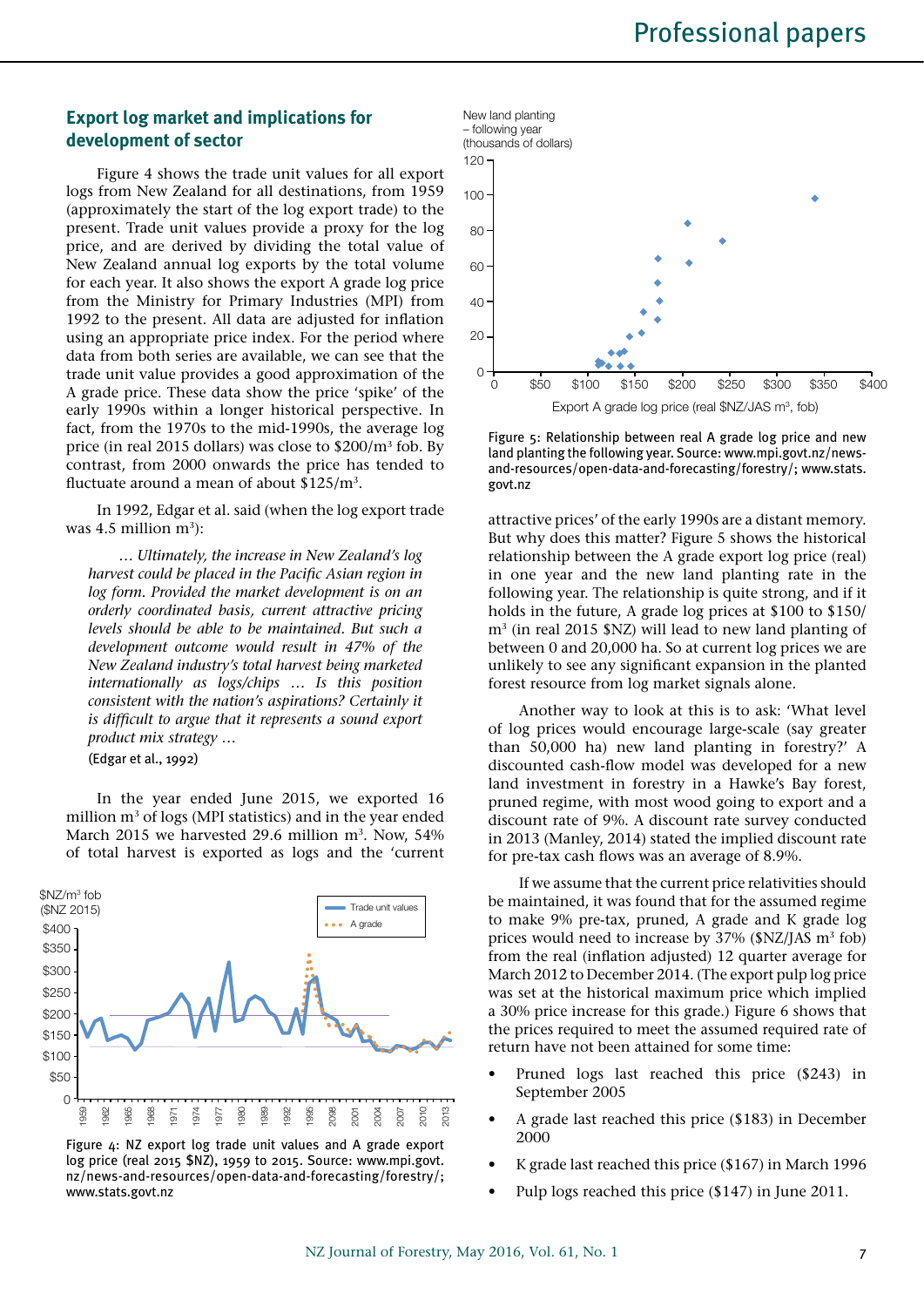

Figure 6: Historical export log prices. Source: www.mpi.govt. nz/news-and-resources/open-data-and-forecasting/forestry/; www.stats.govt.nz

It has been noted that a flourishing log export market is more likely to exist in a developing economy (Evison, 2013). Japan was New Zealand's first export market for radiata pine logs and Figure 7 shows Japan's market has switched from being predominantly a log market to mostly a product market. Similar trends can be seen for the Republic of Korea, indicating that if we wish to maintain our presence in markets as they develop, it is likely we will need to process a larger share of our harvest.



Figure 7: Products imported by share of value, Japan 1961 to 2014. Source: http://faostat3.fao.org/download/F/FO/E

## **Strategic considerations and potential barriers to expansion of wood processing**

## **Lack of integrated thinking and integration in the forestry sector?**

Our current regimes jointly produce saw-logs and pulpwood, and one important output of the solid wood

processing industry is a significant proportion of chip residue. This means that forest growing, solid wood processing and processing fibre into pulp or wood panels are mutually dependent and must be developed simultaneously. The extent to which this integrated thinking is discouraged by our current industry structure may be an explanation for New Zealand's lack of new investment in some regions. The WoodScape analysis also showed that the only scale user of residue that was very profitable was pulp (OSB requires a specific strand which is not usually produced by sawmills). From a profitability point of view, this means that to access the superior returns of the chemical pulp business it is necessary to establish what is reputed to be a less profitable solid wood processing business (although Hall (2016) has shown sawmilling also to be profitable, with a sufficiently favourable exchange rate).

The linkage between the solid wood and fibre processing sectors was articulated by Edgar et al. (1992) – the Forest Industry Council strategic study – and also by the recent WoodScape study (Jack et al., 2013). This linkage is a direct result of the current forest management being practised in New Zealand. The linkage between solid wood and pulp processing can easily be broken if a pulpwood regime is practised (as has occurred in many South American forest investments). The lack of discussion of this point in the recent strategic statements is surprising.

One of the findings of WoodScape, and of the 1992 Forest Industry Strategy before it, was that a vibrant and internationally competitive sawmilling industry was a precursor to new investment in pulp and other residue processing:

*… Primary solid wood processing is a vital component of the wood processing sector because many other processing options rely on their residues for their input feedstock. To realise the Woodco strategy and benefit the economy from greater wood processing, New Zealand needs to markedly increase the global competitiveness of sawmilling operations …*  (Jack et al., 2013)

For those who still agree with this statement, it should be noted that the update of the WoodScape analysis indicates that sawmilling is now profitable. The logic could also be challenged. If your analysis identifies the most profitable industrial segment, why delay developing it until the less profitable part "comes right"? Perhaps investment in pulp manufacturing should lead in New Zealand regions where this investment is feasible, based on market prospects and strategic considerations.

It also seems very likely that the current lack of vertical integration in the forestry sector in New Zealand makes integrated thinking by key players more difficult. However integrated thinking not only has national benefits, but is also likely to result in higher investment returns. The problem may be more to encourage investment in new assets rather than the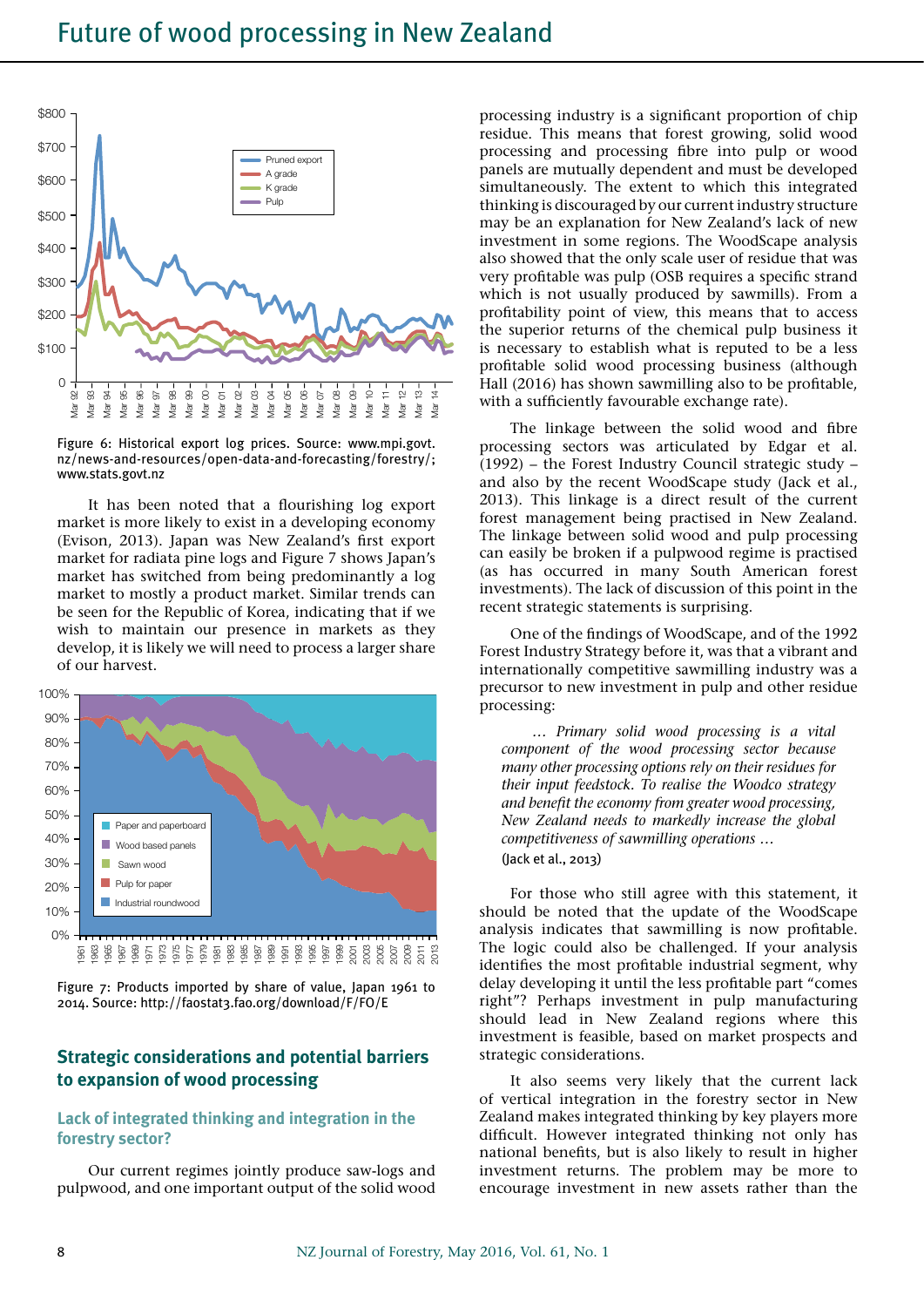continual exchange of existing assets, which does not significantly increase the output of the sector or its profitability.

## **Lack of connection and engagement with the Woodco strategy and analysis?**

Regional initiatives are not using the Woodco results as a basis for developing their strategies. The Bay of Connections Forestry and Wood Processing Strategy of 2014 (Anon, 2014), for example, identified as its action areas: 'i. To identify barriers to investment in the industry and work to remove them'; and 'ii. Identify and promote individual regional growth and investment opportunities.' It is surprising that this document makes no mention of the Woodco strategy or the WoodScape analysis of processing options. Nor does it identify the most promising wood processing investment options or discuss any barriers to their implementation. In addition, it provides a forecast of future processing and log exports at current levels, which indicates investment is anticipated only to maintain, or at best replace, existing capacity.

## **Is the size of the investment too large for NZ to manage?**

One possible objection to the WoodScape findings may be that a new Kraft pulp mill is simply too difficult for New Zealand. However there are a number of strong reasons to persevere:

- It is the most promising product from a market viewpoint
- • It is one of the most promising from a profitability viewpoint
- It provides an expansion path to further valueadded products if appropriate in the future
- • It provides an access point to new chemicals and value-added products. Breaking wood down to its main components of cellulose fibre and complex organic chemicals is the most effective way to develop new products from wood. Without accessing this opportunity New Zealand forestry risks remaining merely a raw material supplier.

Existing capacity is old and relatively small. Without investment in world-scale plants, New Zealand's competitive position in these products is likely to be further eroded. Consider also that pulp and paper used to be the main forestry products exported from this country – up to 1986 these products made up more than 50% of the export value (Table 2). They are now showing about 16%, although newsprint exports are not reported for confidentiality reasons.

## **Discussion and conclusion**

This paper has re-analysed market prospects and resource implications with respect to one of the most profitable processing options presented by the WoodScape analysis – Kraft pulp.

It seems that proposals to increase New Zealand's chemical pulp capacity would be supported by profitability studies, market potential and strategic considerations; the main technical concern is resource scale. It is feasible with the scale of resource in the Central North Island, but may need to be implemented in conjunction with the retirement of some existing capacity originally installed in the 1950s. Anywhere else in New Zealand, a world-scale pulp mill would require considerable new planting or a significant increase in productivity from existing plantations. Both of these options deserve further study. Any options for smallerscale pulp facilities should also be explored, although worldwide trends are clearly for larger and larger scale.

Similar analyses need to be performed for the other profitable processing options. The Hawke's Bay, Southland, Canterbury and Nelson are regions where there is an existing wood residue user (CTMP pulp in Hawke's Bay and MDF in the other regions). For those regions, expansion could quite easily be sawmilling led, associated with incremental increases in capacity from those existing users of residue.

Northland, East Cape and the Southern North Island wood supply regions have no existing industrial residue user, but the harvest is not of a scale to support a Kraft pulp mill of the size described above without very significant new land planting. In these areas, the exploration of the other promising options identified by WoodScape should be a priority. The most promising option may be OSB, if sawmill slabs were able to be converted to suitable feedstock. In all regions, further work is required to determine the necessary conditions for new investment in sawmilling for export.

Table 2: NZ forestry exports by product, % of total forest product export value, year ending June

|                       | 1981  | 1986  | 1991     | 1996     | 2001  | 2006  | 2011     | 2015  |
|-----------------------|-------|-------|----------|----------|-------|-------|----------|-------|
| Logs                  | 9.1%  | 5.3%  | $19.3\%$ | 26.5%    | 19.7% | 15.1% | 36.4%    | 45.0% |
| Sawn timber           | 16.1% | 14.6% | 13.1%    | 14.7%    | 21.8% | 23.6% | 18.0%    | 15.8% |
| Wood pulp             | 28.0% | 28.9% | 22.8%    | 18.1%    | 17.6% | 15.0% | $14.0\%$ | 13.2% |
| Paper and paper board | 28.3% | 24.6% | 17.8%    | 16.8%    | 16.3% | 16.8% | 9.3%     | 6.4%  |
| Panel products        | 5.3%  | 4.9%  | 10.5%    | $14.0\%$ | 14.6% | 15.3% | 10.5%    | 9.5%  |
| Other                 | 13.3% | 21.7% | 16.5%    | $10.0\%$ | 10.0% | 14.2% | 11.8%    | 10.2% |

Source: www.mpi.govt.nz/news-and-resources/open-data-and-forecasting/forestry/